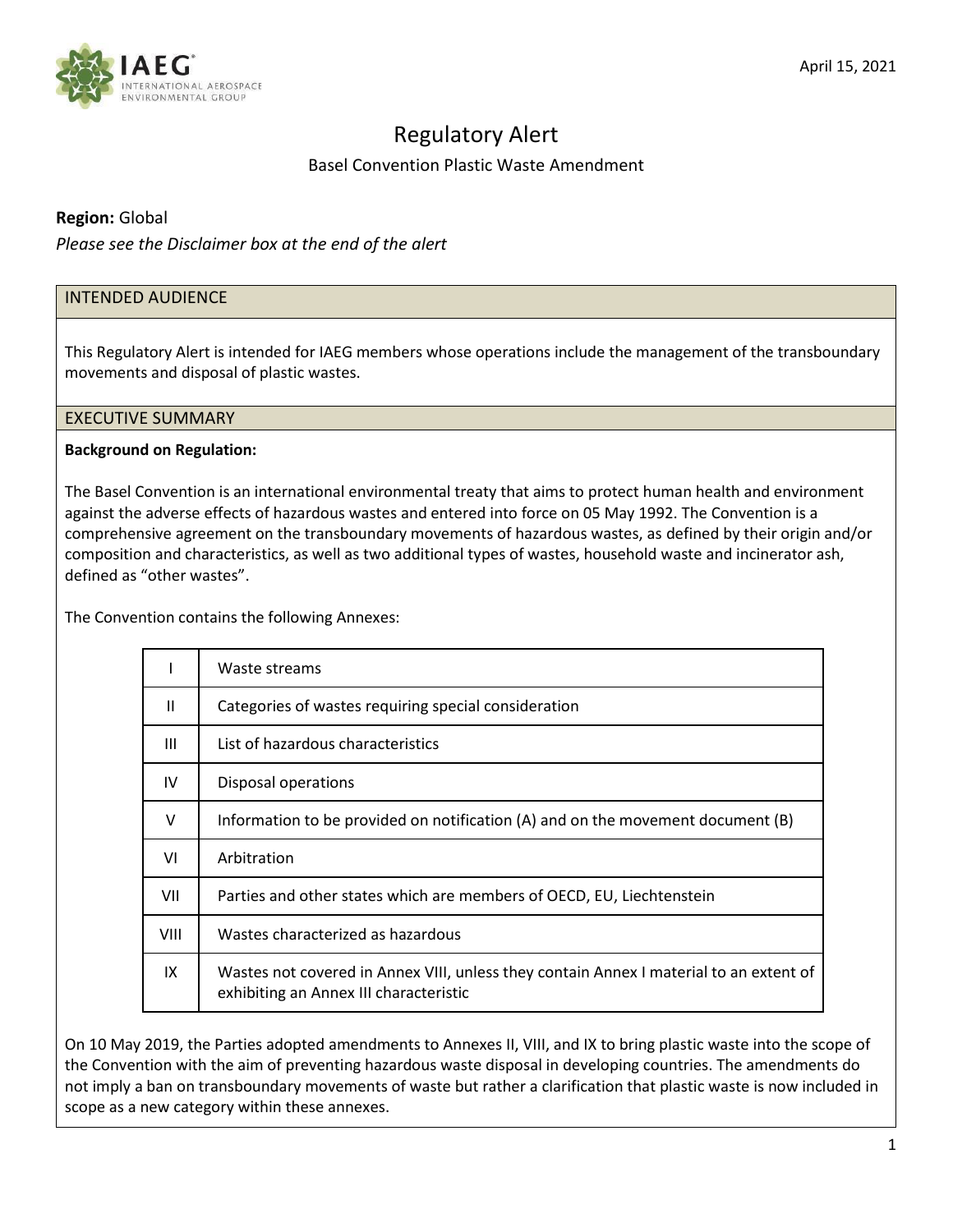

# APPLICABILITY

The Basel Convention amendments clarify the scope of plastic wastes as it relates to the Prior Informed Consent (PIC) procedure, which is a central tenet of controlling the transboundary movements of wastes under this multilateral agreement.

The Annex II and VIII amendments clarify the scope of plastic wastes assumed to be hazardous and therefore are subject to PIC procedure.

The Annex IX amendment clarifies the scope of plastic wastes assumed not to be hazardous and therefore they are not subject to PIC procedure.

#### RELEVANT DATES

- ❖ **Basel Convention adopted:** 22 March 1989
- ❖ **Basel Convention in force:** 5 May 1992
- ❖ **Plastic Waste Amendment adopted:** 10 May 2019
- ❖ **Plastic Waste Amendment in force:** 1 January 2021

#### REGULATORY OBLIGATIONS

The following changes were made to three annexes to the Convention:

- Annex II:
	- New entry Y48 covers all plastic waste, including mixtures except for plastic waste covered under entries A3210 (in Annex VIII) and B3011 (in Annex IX)
	- Waste requires special consideration: subject to PIC procedure
- Annex VIII:
	- New entry A3210 covers plastic waste, including mixtures of such waste, containing or contaminated with Annex I constituents, to an extent that it exhibits an Annex III characteristic
	- Waste presumed to be hazardous: subject to PIC procedure
- Annex IX:
	- New entry B3011 covers plastic waste consisting almost exclusively of:
		- One non-halogenated polymer (e.g., polyethylene (PE), polypropylene (PP) and polyethylene terephthalate (PET)
		- One cured resin or condensation product (e.g., urea formaldehyde or epoxy resins)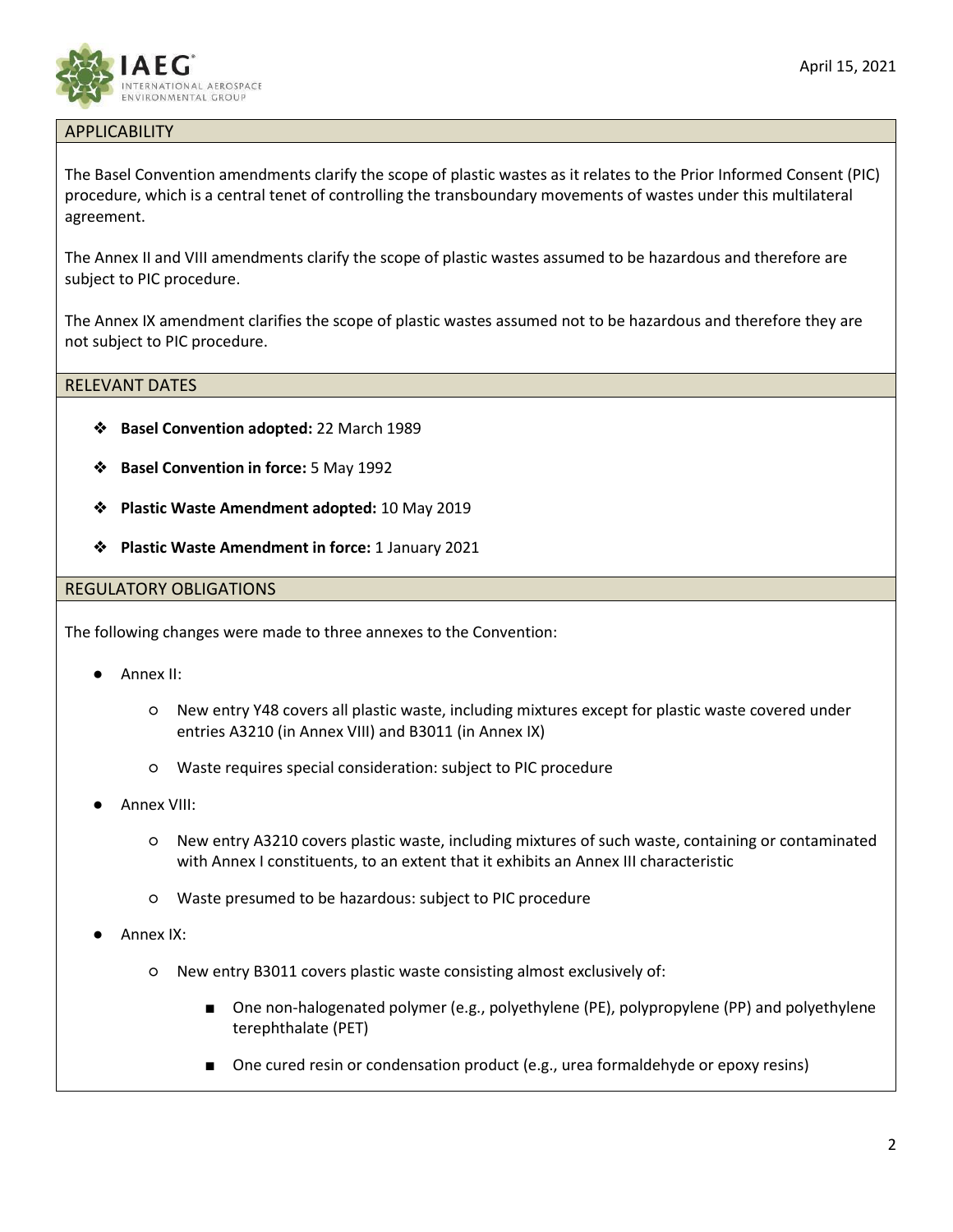

- One of the following fluorinated polymers: Perfluoroethylene/propylene (FEP), perfluoroalkoxy alkanes, tetrafluoroethylene/perfluoroalkyl vinyl ether (PFA), tetrafluoroethylene/perfluoromethyl vinyl ether (MFA), polyvinylfluoride (PVF), and polyvinylidenefluoride (PVDF)
	- Mixtures of polyethylene, polypropylene and/or polyethylene terephthalate, provided they are sorted and destined for separate recycling of each material
- New entry B3011 replaces entry B3010 after 31 December 2020 and is effective as of 1 January 2021

Waste presumed to be non-hazardous is not subject to the PIC procedure, provided the waste is destined for recycling in an environmentally sound manner and almost free from contamination and other types of wastes. Environmentally sound recycling refers to recycling of organic substances that are not used as solvents or if needed, temporary storage limited to one instance only if it is followed by recycling accompanied with relevant official documentation or evidence. Technical guidelines are available.

The following countries have not ratified the amendment: Turkey.

# RISKS TO AEROSPACE AND DEFENSE

For countries party to this agreement, not complying with the amendments to Annexes II, VIII, and IX may result in being reprimanded by the competent authority.

# IAEG ACTIONS RELATED TO THIS RISK

Notify IAEG members of the regulation through this Alert.

Post the Alert on IAEG website.

#### USEFUL LINKS

**Basel Convention:** <http://www.basel.int/>

# **Basel Convention Plastic Waste Amendments:**

<http://www.basel.int/Implementation/Plasticwaste/PlasticWasteAmendments/Overview/tabid/8426/Default.aspx>

# **Technical Guidelines:**

[http://www.basel.int/Implementation/TechnicalMatters/DevelopmentofTechnicalGuidelines/TechnicalGuidelines/tab](http://www.basel.int/Implementation/TechnicalMatters/DevelopmentofTechnicalGuidelines/TechnicalGuidelines/tabid/8025/Default.aspx) [id/8025/Default.aspx](http://www.basel.int/Implementation/TechnicalMatters/DevelopmentofTechnicalGuidelines/TechnicalGuidelines/tabid/8025/Default.aspx)